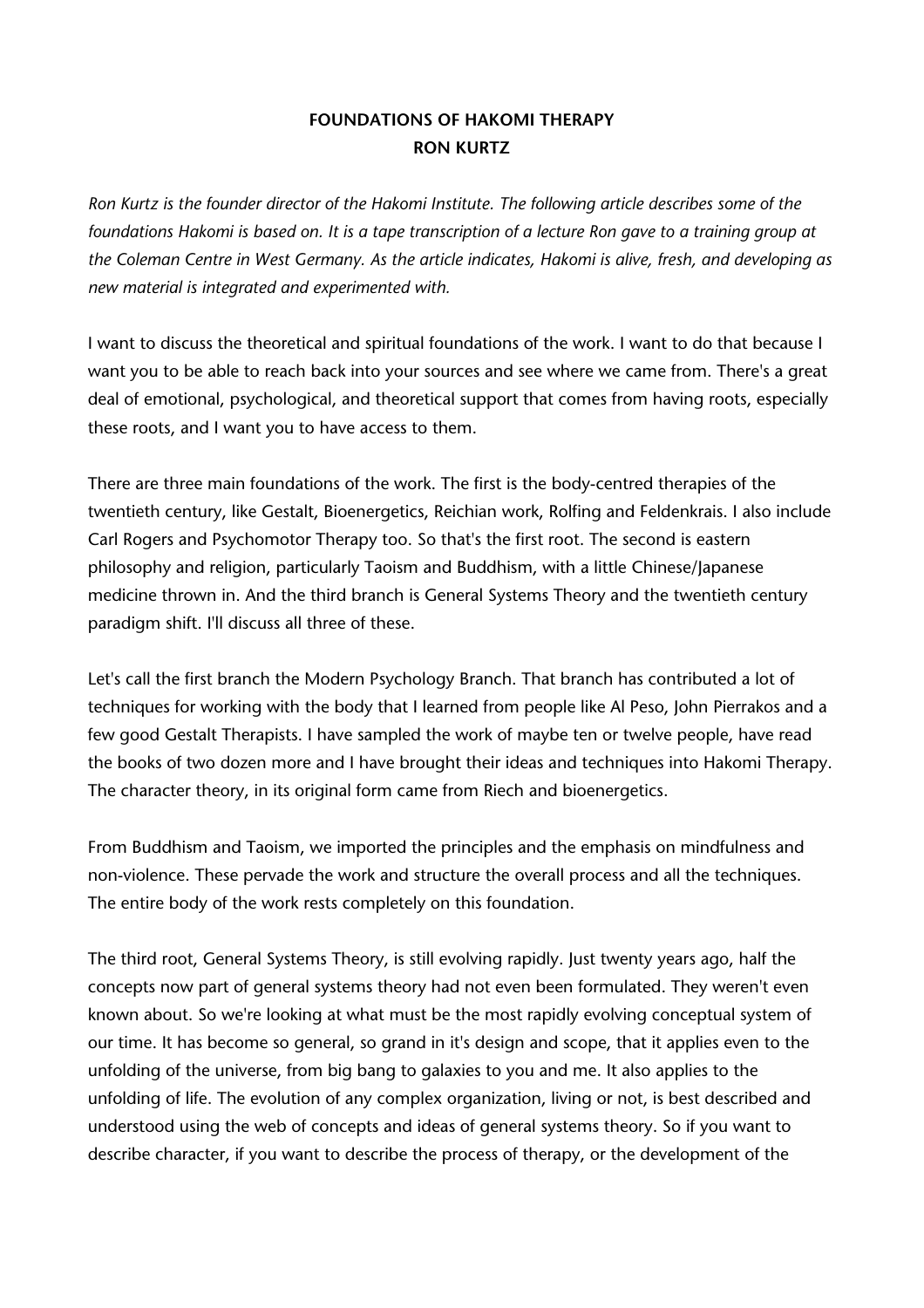individual, systems theory is the best tool that we have. And it's getting better. But, because it's changing so fast, you kind of have to run to keep up.

Because Hakomi work is open to the changing influences of modern psychotherapy and the shifting scientific paradigm, Hakomi is also unfolding and evolving. When you get deeply into this work, you find it's a continual growth process. You step into this flow and go with it. New ideas, new views of character, new techniques and exercises - the work itself is alive. To keep up with the changes in techniques you have to work with them, and stay in touch with what other people are doing. To keep up with the character theory you just have to read and think about the different ways of looking at people. To keep up with general systems theory you have to read and read and read. The best book about general systems that I know about is *The Self-Organising Universe* by Erich Jantsch. With things changing so fast, it is crucial that we have the principles and our roots in Buddhism to guide us. In a very practical way, meditation, tai chi or yoga, which are living expressions of the principles, help keep us sane through all the shifts and turns.

So those are the three foundations: modern body-centred psychotherapies; Buddhism, Taoism and Yoga; and General Systems Theory. I want to point out a couple of things that we derive from each of these branches.

From Buddhism and Taoism we take the spirit of the work. If everything else fails, if you can't remember a damn thing, you're totally blank on technique, you can't remember any character theory, Hakomi vanishes out of your mind, - when all else fails - you can rely on the principles. By themselves, the principles will sustain the work. Gurdjieff said, "If you can pour a cup of tea right you can do anything." I think he means, if you can pour a cup of tea within the principles, with mindfulness, gracefully, non-violently, going with the grain, embracing the situation as it is, then you can pour a cup of tea right. The presence and love that help you to do that will help you to do anything.

I'd like to look at some contributions of twentieth century psychotherapy to Hakomi. If you said to Fritz Perls, "It's all your fault", Perls would say "put Fritz in the chair over there and tell him that." It was an empty chair and you were supposed to put your projection of Fritz there and interact with that. The process was intrapsychic. Fritz himself was not part of your problem, just your projection of him. There was nothing personal about it. It's important to realize that the work is intrapsychic. The therapist's role is not one of somebody you're working out a relationship with, the therapist is somebody who's guiding you and helping you as you study your own inner world. That's very much like the relationship with a Zen teacher or a Buddhist meditation teacher. They're helping you learn about you're inner world. They are catalysts who help the process unfold and then step out of the way. One time, at a meditation retreat, someone said to Chogyam Trungpa that they were angry at him. Trungpa replied, "that's like being angry at the mirror for being fat". The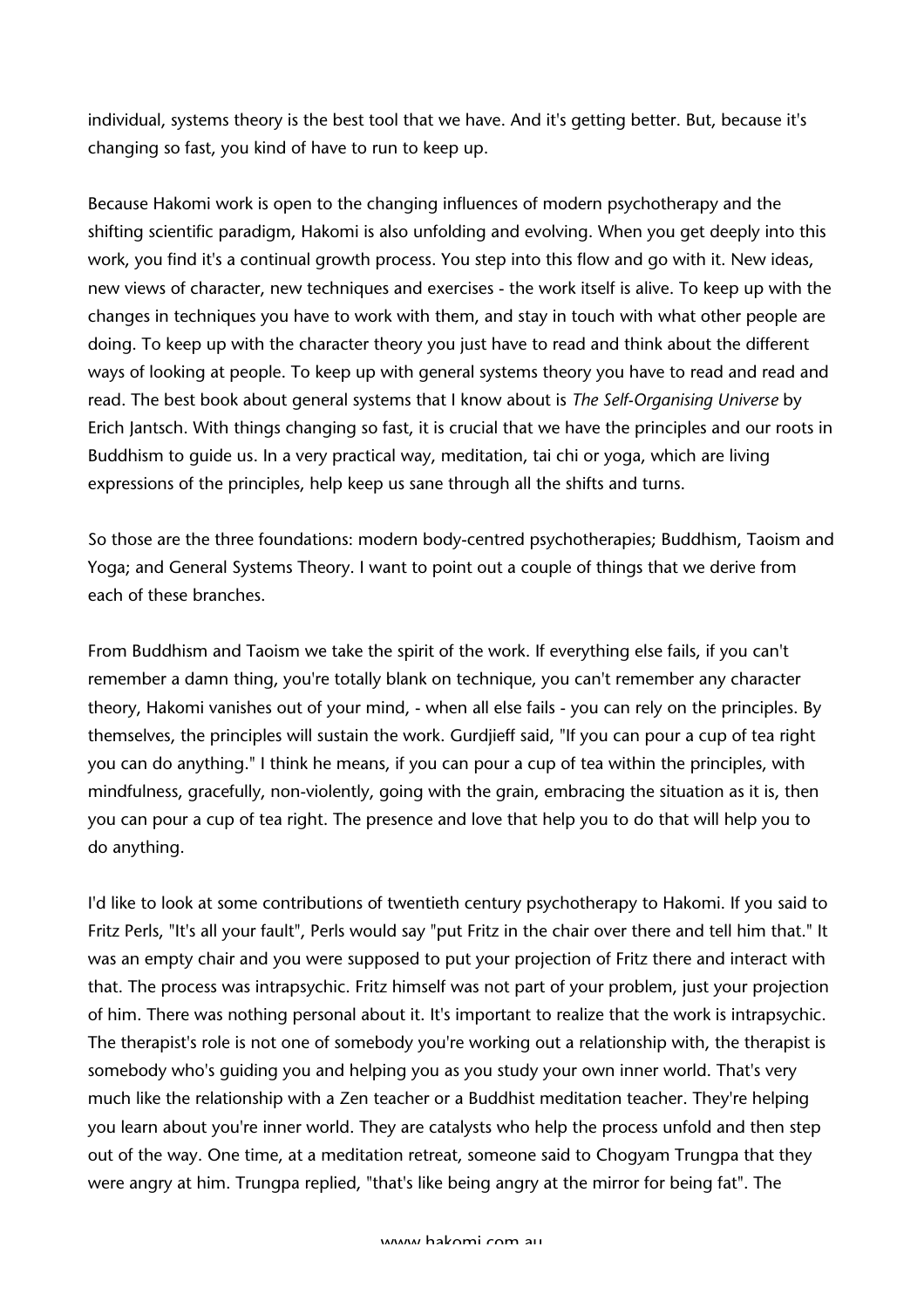teacher is constantly stepping out of the way. If you get some people who are not very mindful then you have to do this little dance all the time getting yourself out of the way. They like to relate to the therapist. We borrow that intra-personal perspective from both eastern religions and Gestalt. In Hakomi, the therapist guides as the client explores their inner world.

There's another important concept we borrow from Reich mainly and it's related to general systems thinking. That's the concept of mind/body holism, the idea that mind and body are parts of one system with various interacting levels. This is quite different from the reductionist approach so characteristic of the "old" medicine and the "old" physics. In Hakomi, we work with several interconnecting viewpoints of the person. We understand some of the ways the body reflects beliefs and emotions and some of the ways beliefs and emotions reflect the functioning of muscles, organs and metabolism. Though these different realms of mind and body interact (in fact, several levels of both), neither one is primary nor totally in charge. Each level has some autonomy. It may seem at first a pity that the situation isn't simpler. Later it's a source of wonder, pleasure and relief - if you don't mind a little uncertainty.

We can even talk about one level of the body as metabolic mind, the metabolism acting as if it had intelligence, which in fact it does. It has a whole storehouse of knowledge. The antibodies for example have an enormous storehouse of knowledge. All these various minds are interacting and effecting each other. 1 don't doubt at all, for example, that some people have cured themselves of cancer by changing their attitudes. We borrow these ideas about interacting systems from general systems theory and we also borrow mind/body holism, an example of such whole system interaction, from Riechian Therapy and Bioenergetics. This system of thought allows us to look at the body as an expression of mental life, which we do very deliberately and precisely, in the study of character, body structure, posture and behaviour. In the short term, we're constantly tracking the person we're working with, for bodily signs of inner experience. 1 don't trust the words as much as I trust what I see and hear. So we borrow that reliance on the body as an expression of mental Iife.

We also work directly with the body. We put our hands on it, deliberately and skilfully. We're not trying to change the muscles, we're trying to interact with the mind through the body. If I reach over and take hold of someone's shoulders, it's not simply that the shoulders are tight, it's that the tightness is a reflection that they're frightened and I want them to access their fear. I'm not working on the body. I'm accessing the mind through the body. We do that in Hakomi and it's based on the notion of mind/body holism. Touching the body that way is, as far as I know, unique to the body-centred psychotherapies.

A last connection to modern psychotherapy I want to mention is our connection to Carl Rogers' work. I don't know if he talks about non-violence, but his use of contact, his staying with the other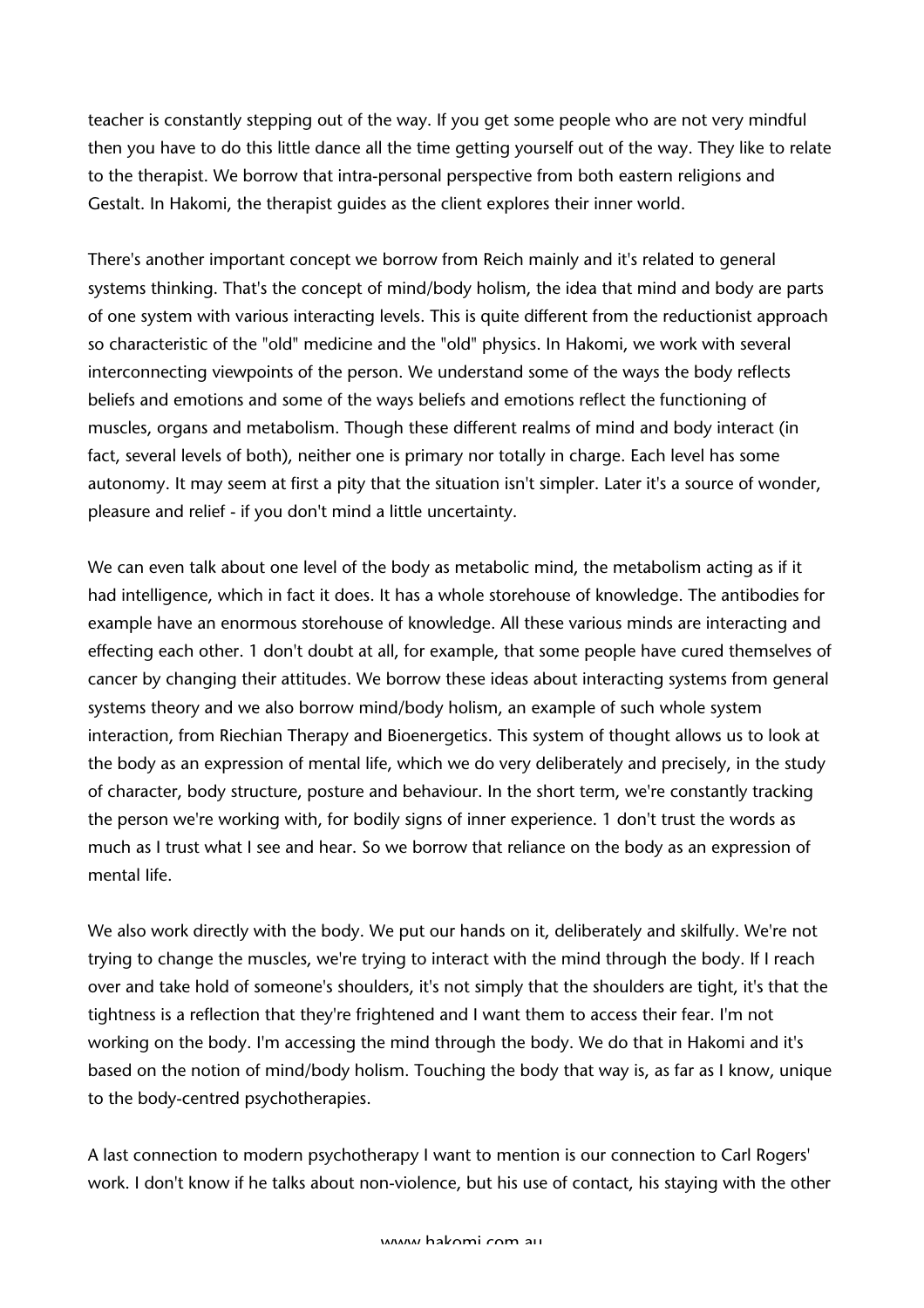person's experience, not giving advice, not playing the authority, all that is totally within the principles.

Finally, I want to talk about our roots in General Systems Theory and some of the important differences in theoretical thinking before and after its development.

It's been very "difficult for physics to explain how in the hell we all got so complicated, how it happened that we've become such marvellously evolved beings. That sort of thing leaves a terrible vacuum of understanding and every kind of thinking rushes in to fill the space. Thank heavens something's happening to science now which will help make sense of it.

There are three levels of physics. There's the level of old time physics, the atomists and their most recent spokesman, Isaac Newton. The only explanation an atomist can offer for how we got so complicated and evolved is: the molecules bumped into each other that way. The atoms, by bumping into each other, like a gigantic billiard game, finally ended up being us sitting here talking this way. Billions of years ago, when it all started, it was all set to end up this way. And tomorrow is just as determined. If all there are are atoms, and all they can do is bump into each other, then that's the only explanation.

It doesn't sound very believable to me. The atomists had atoms bumping into each other and that was reality. There's a lot of that kind of thinking still going on. It has to do with trying to reduce everything down to molecular behaviour, trying to reduce everything down to atoms. Solid matter and forces operating 1n space. This thinking uses the idea of linear causality. A bumps into Band B bumps into C and finally, we all end up here at Coleman. And of course, there's absolutely no free will. We're all going to end up wherever we end up next year also simply because the molecules are moving that way. It's sounds ridiculous now, but it's all they had. And Newton, who developed the mathematics of this level of thinking, that had one of the finest brains ever encased in a human skull. That's all they had.

The next level of physics comes along a few years later and it's called thermodynamics. At this level of physics, it's not just little guys bumping into each other, there's a whole bunch of them. And you don't have to study the little ones bumping into each other; you can learn how the whole bunch is operating. This is called thermodynamics. You can study the behaviour of masses of molecules, the "rules of the game." At this level, the law of large numbers applies. One important result of this view is that the universe is running downhill. The universe, as a matter of course, will get less and less complicated. If you pour some cream in your coffee and stir it, cream and coffee will get maximally mixed and the chances that they will separate are very slim indeed. If, however, you stir it for a very long time, every once in a while it will get less mixed up for a while. And every two hundred billion, billion years or something all of a sudden you'll have the cream on one side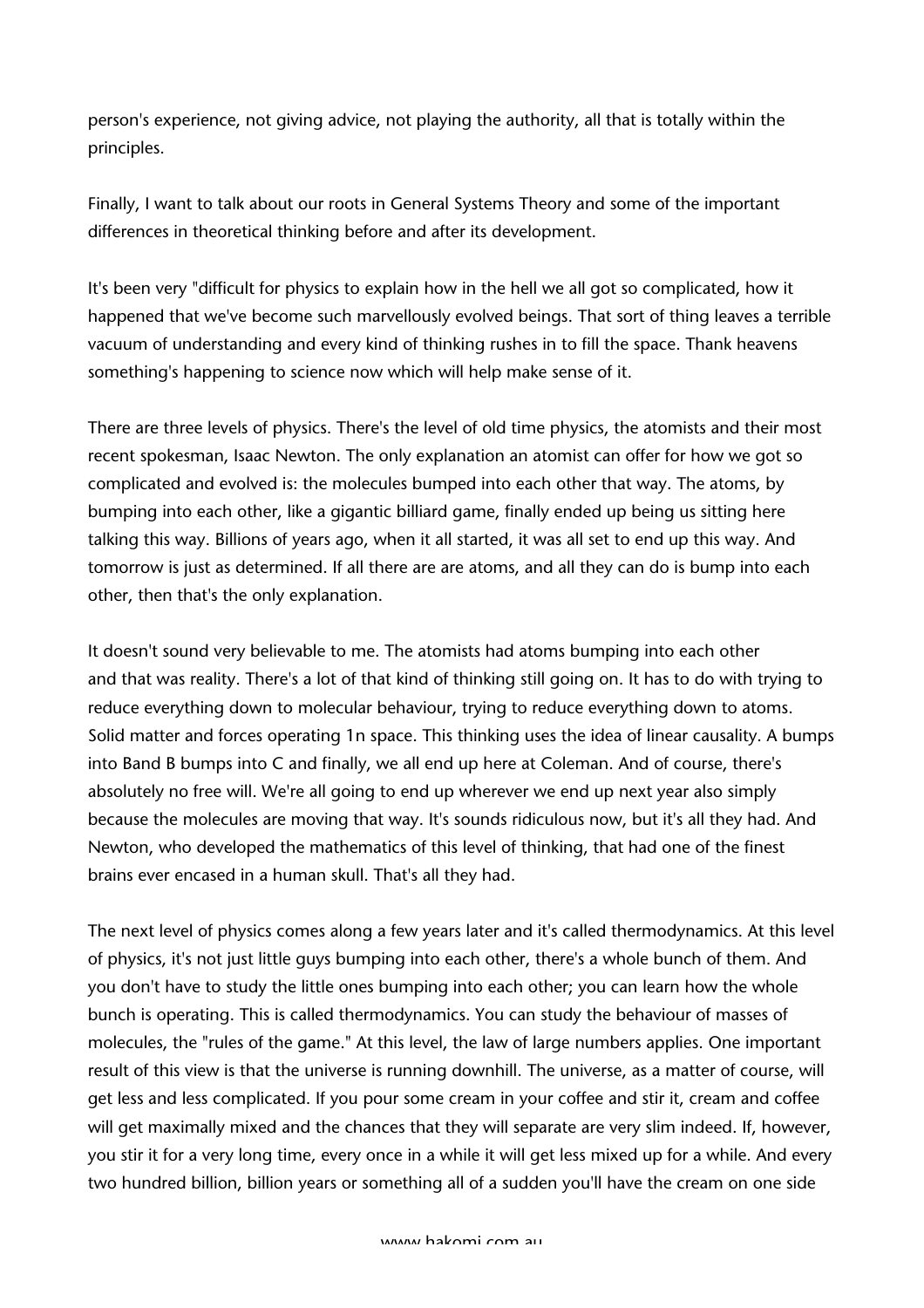and the coffee on the other. Timothy Leary has made the analogy of a tornado blowing through a junk yard and creating a 747. A remarkable chance occurrence. Yet, that's basically the only explanation thermodynamics has for how we got here.

Why are we so complex? How come evolution? How come the trees grew and the universe isn't running down hill right here on the planet earth and it hasn't been for billions of years? Life has surely gotten more complex. Went from steam and lightning and molecules to cells and now they have disco, just an unlikely damn accident. Thing's have been stirring around a long time and then this happened. Well, I want to recommend that you don't believe that theory either. Thermodynamics was an improvement, but it still didn't explain life. It didn't explain evolution. The universe has an unfolding, it got more complex. Life came along. Thermodynamics fails to explain that.

So, who can explain it? The third level of physics is just now coming of age. And at this level, the level of dissipative structures, autopoiesis, systems thinking and self-organization, life can be explained. Let me tell you a little bit about these concepts. The main concept is that of dissipative structures. Illya Prigogine won the Nobel prize for developing the mathematics of dissipative structures. Dissipative structures get more complex, more organized. They import energy and they export (dissipate) entropy (noise, confusion, disorder). It's like hiring someone to get your apartment organized. They use energy, which they have to import (by eating food) to create order. The dirt and confusion of your apartment is less, the organization, greater, the confusion has been dissipated. The source of energy for the whole process of evolution was imported from the sun.

And at every level at which we are alive, at the level of genetic material, cells, tissue, individual animals, human nature, groups, societies, cultures, at every level we are participating in dissipative structures. Life resists the darkness. Life grows and changes, becomes bigger, smarter, more and more complex and organized. The explanation that finally makes sense is one that rests on system theory, self-organization and dissipative structures.

All dissipative structures have three basic characteristics. One is: it must import energy. We call that kind of system, open. A dissipative structure imports energy and, therefore, must be open to its environment. Life always exists in a context. You can't talk about a person without understanding his or her environment. People are organized systems. People are living systems and must therefore operate in crucial ways as complex combinations of dissipative structures. You cannot understand a person without understanding their environment. You cannot talk about character without talking about the situation in which that character is operating.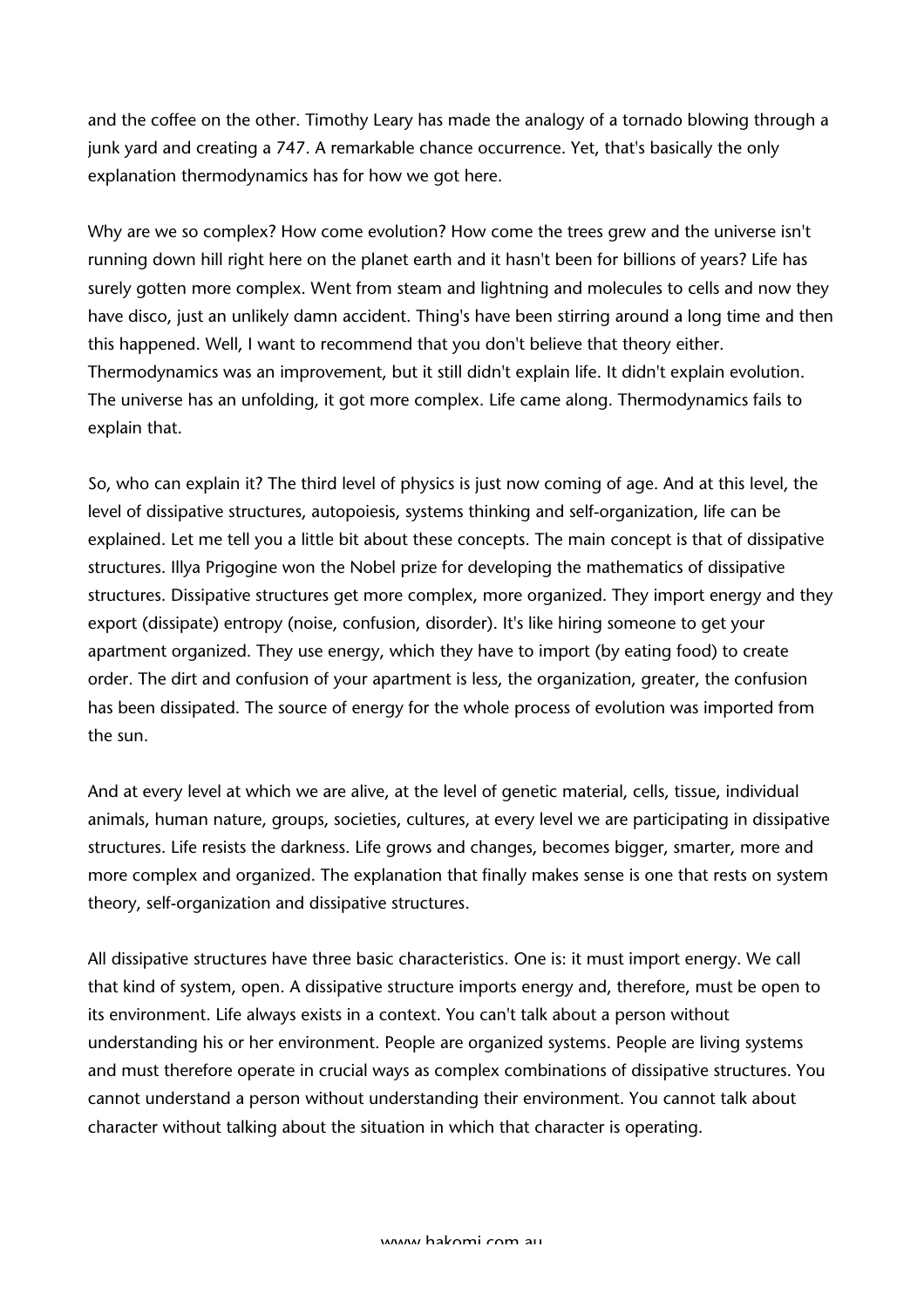Another thing about dissipative structures is that they must operate at high levels of nonequilibrium. Non-equilibrium is like a spring. We humans have the tension and non-equilibrium of the upright posture, for example. It keeps us a little more awake, a little more alert, a little more capable. The energy stored in this non-equilibrium allows us to move and turn very rapidly. In the Chinese paradigm the tension of non-equilibrium is in the polarity between yin and yang. The Chinese knew about this aspect of dissipative structures. All have a high level of non-equilibrium. If they are anywhere near equilibrium they w ill tend, in accordance with the laws of thermodynamics, to run down hill and level out. That is, they would tend towards equilibrium.

To be a living thing, there has to be tension. You can think of a relationship between a man and woman. In the beginning the differences are great and this creates some tension which keeps the relationship alive and changing. But, when they start to get more and more similar, the relationship starts going flat. Just as there are dead trees still standing there are dead relationships. They're in equilibrium. Like the cream in the coffee that just got all one colour.

The last and most important thing about dissipative structures is that they are self-organising. They have an autocatalytic component. They are self-reproducing. There is a process whereby the key elements of the structure create and recreate themselves. In an ecosystem, it is the reproduction of plants and animals. These are the key elements that are constantly reproducing them. selves. Without that, an ecosystem dies, stops being a living system and starts to run down. With personality and character you also have key elements, related to core material, with which people constantly create and recreate themselves. Think of the man who makes one fortune, loses it, makes another or the woman who marries one alcoholic after another. Think of all the ways we act to make and keep ourselves who we are.

This is the key to living systems on all levels - autocatalysis, self-organization, self-reproduction. All that's needed is the import of energy, a state of being far from equilibrium and some way to recreate ourselves.

Some general things about using systems theory rather than the models created by the physics of thermodynamics, which is really the study of energy, especially heat: Freud's model is an energy model, actually, a hydraulic model, pressure and all that. Bio-energetics uses the term "energy", but its meaning isn't at all nailed down. If you examine it closely, it's really energy with consciousness. The old model is an energy model and the new model is an information model. That's why Hakomi uses mindfulness as the main tool. Information controls the flow of energy. In Hakomi Therapy, information is primary. Energy flow is important, but it's not primary. It's not the thing we're working with. It's not the thing we're trying to do. What we're trying to do is reorganize concepts and beliefs, core material.